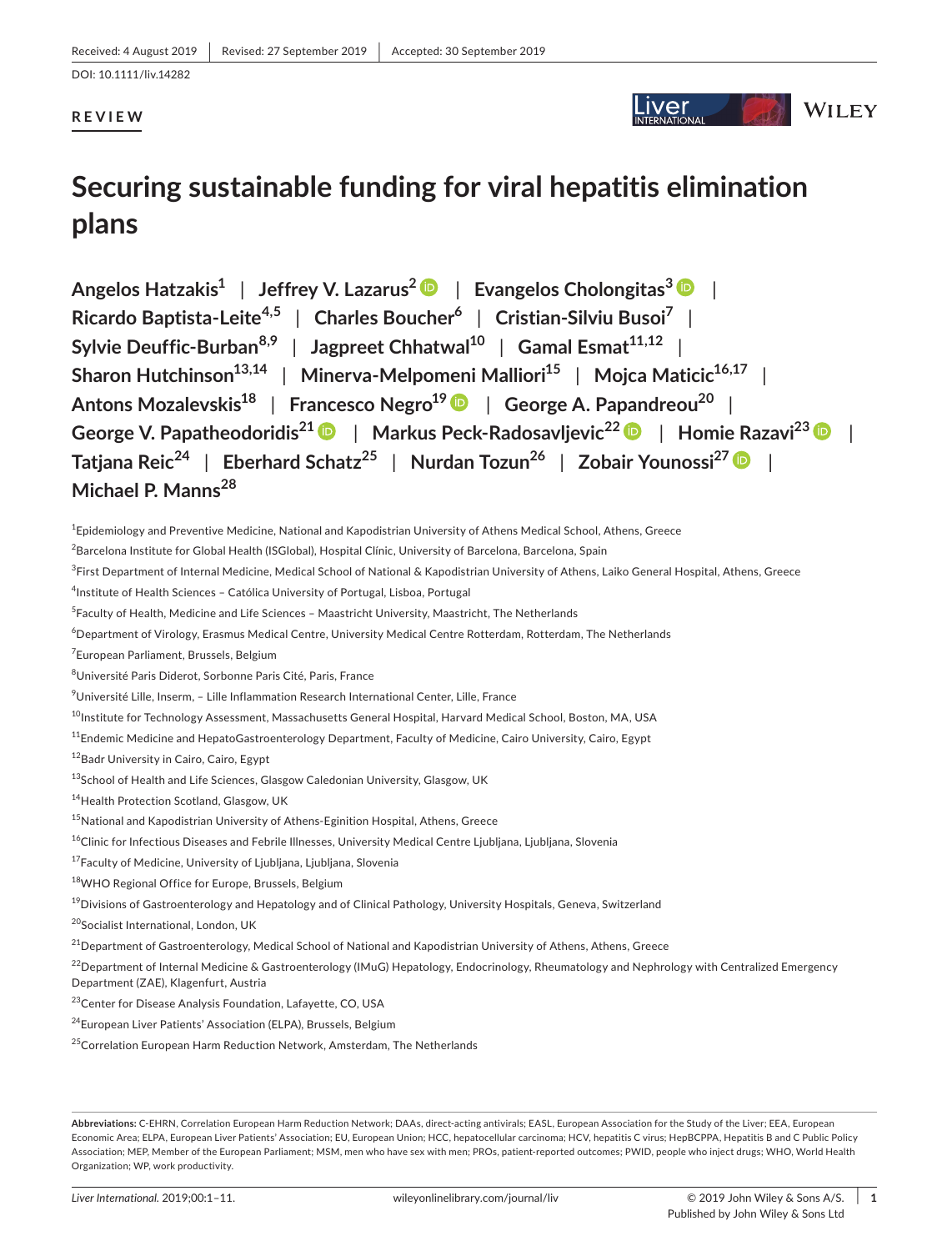<sup>26</sup>Department of Gastroenterology, Acibadem Mehmet Ali Aydinlar University School of Medicine, Istanbul, Turkey

27Department of Medicine, Inova Fairfax Medical Campus, Falls Church, VA, USA

<sup>28</sup>Department of Gastroenterology, Hepatology and Endocrinology, Hannover Medical School (MHH), Hannover, Germany

#### **Correspondence**

Angelos Hatzakis, Department of Hygiene, Epidemiology and Medical Statistics, Medical School, National and Kapodistrian University of Athens, 22 Mikras Asias Str., Athens 11527, Greece. Email: [ahatzak@med.uoa.gr](mailto:ahatzak@med.uoa.gr)

**Funding information** None.

**Handling Editor:** Mario Mondelli

#### **Abstract**

The majority of people infected with chronic hepatitis C virus (HCV) in the European Union (EU) remain undiagnosed and untreated. During recent years, immigration to EU has further increased HCV prevalence. It has been estimated that, out of the 4.2 million adults affected by HCV infection in the 31 EU/ European Economic Area (EEA) countries, as many as 580 000 are migrants. Additionally, HCV is highly prevalent and under addressed in Eastern Europe. In 2013, the introduction of highly effective treatments for HCV with direct-acting antivirals created an unprecedented opportunity to cure almost all patients, reduce HCV transmission and eliminate the disease. However, in many settings, HCV elimination poses a serious challenge for countries' health spending. On 6 June 2018, the Hepatitis B and C Public Policy Association held the 2nd EU HCV Policy summit. It was emphasized that key stakeholders should work collaboratively since only a few countries in the EU are on track to achieve HCV elimination by 2030. In particular, more effort is needed for universal screening. The micro-elimination approach in specific populations is less complex and less costly than country-wide elimination programmes and is an important first step in many settings. Preliminary data suggest that implementation of the World Health Organization (WHO) Global Health Sector Strategy on Viral Hepatitis can be cost saving. However, innovative financing mechanisms are needed to raise funds upfront for scaling up screening, treatment and harm reduction interventions that can lead to HCV elimination by 2030, the stated goal of the WHO.

#### **KEYWORDS**

burden, care, elimination, health policy, high-risk populations, prevention, surveillance, treatment, viral hepatitis

## **1** | **INTRODUCTION**

On 6 June 2018, the Hepatitis B and C Public Policy Association (HepBCPPA)<sup>1</sup> held the 2nd European Union (EU) hepatitis C virus (HCV) Policy summit entitled 'Securing sustainable funding for hepatitis elimination plans' in Brussels, Belgium. This high-level conference represented the next major step towards the elimination of hepatitis C in Europe. Τhe main stakeholders in the field of hepatitis C were gathered together: clinicians, patient associations, representatives of key institutions and regional bodies from across Europe to present the case for a European elimination strategy for hepatitis C in the presence of EU and national policymakers. $^{1,2}$ 

<sup>1</sup>HepBCPPA is a non-profit organization that brings together a wide range of thought leaders and stakeholders to reflect on recent advances and challenges in understanding, measuring, preventing, diagnosing and treating hepatitis B and C and to develop policy responses that can effectively and measurably address these challenges. Over the past 9 years, HepBCPPA has organized three high-level meetings and two EU HCV Policy summits in cooperation with the EU Presidency of Belgium, the EU Presidency of Cyprus, the EU Presidency of Greece and the European Commission and has initiated and agreed with its partner associations on five Calls to Action addressed to the European Commission and the EU Member States.

#### **Key points**

- The majority of people infected with chronic hepatitis C virus (HCV) in the European Union remain undiagnosed and untreated, while migration has become a challenge.
- Hepatitis C virus elimination is feasible since recent studies have shown that resources spent on HCV elimination provide good value for money and will result in cost savings.
- However, HCV elimination represents a serious challenge for countries' health budgets. Thus, innovative financing mechanisms are needed to raise funds upfront that can lead to HCV elimination by 2030, the stated goal of the WHO.

During the Summit, the case was made for the need to ensure that the cost of HCV elimination (ie surveillance, monitoring,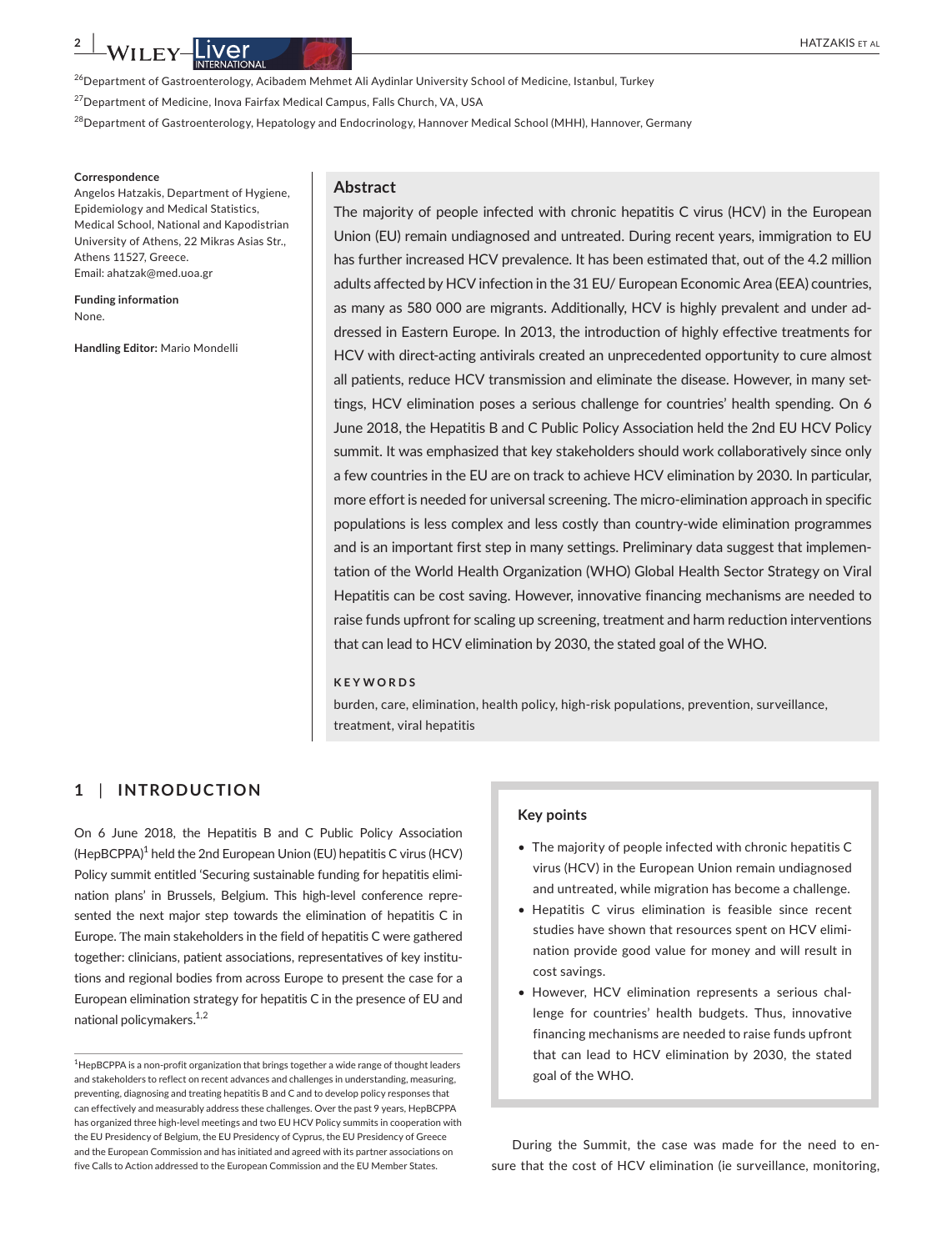awareness, screening prevention and treatment programs) is cost saving. $1,2$  The European institutions and stakeholders represented were the European Parliament Friends of the Liver MEP group, the European Liver Patients' Association (ELPA), the European Association for the Study of the Liver (EASL), the Correlation European Harm Reduction Network (C-EHRN) & European Civil Society Forum, the Centre for Disease Analysis Foundation and the World Health Organization (WHO). In addition, several members from national parliaments attended the summit. In total, 90 delegates attended the event with 29 different nationalities present.

## **2** | OVERVIEW AND BACKGROUND OF **HCV EPIDEMIOLOGY**

## **2.1** | **Global burden of HCV: need for action to overcome barriers**

Hepatitis C remains a global health problem and it continues to have a large human, social and economic impact. $^3$  According to the most recent WHO global hepatitis report, 71 million people are chronically infected by hepatitis C, and of these, 80% are undiagnosed, mostly because they are asymptomatic and 93% remain untreated.<sup>4</sup> Even in countries with high levels of hepatitis C awareness, less than 40% of the infected patients have been diagnosed and an even lower proportion received antiviral therapy. Globally, more than 1095 people die from HCV every day and 400 000 people die every year from HCV-related liver diseases even though HCV is curable with the availability of direct-acting antivirals (DAAs).<sup>5,6</sup>

Although HCV continues to spread as a largely 'silent pandemic', its elimination is made possible through the availability of new, safe and effective treatments for HCV with DAAs and the implementation of prevention practices. However, in the majority of countries, HCV elimination represents a serious challenge for countries' health budgets as they are faced, for the first time in history, with a fast-acting curative high-cost treatment for a widespread, chronic viral disease that offers little risk of resistance or relapse. In addition to treatment costs, the cost of scaling up testing to find the non-identified infected individuals and implementing effective models of care for diverse populations represents additional challenges. On the other hand, the European economic crisis has impacted public health spending more than on any other public life sector with shrinking budgets. On 28 May 2016, WHO published the Global Health Sector Strategy on viral hepatitis, which was endorsed by all member states at the World Health Assembly and called for the elimination of viral hepatitis as a public health threat by 2030 and set the targets at two time points (2020 and 2030) as shown in Figure  $1<sup>7</sup>$ 

However, several barriers and gaps in the cascade of care should be addressed and overcome and solutions need to be found and subsequently funded. All stakeholders and decision makers, such as policymakers, healthcare providers, insurance providers and the industry, should work together and collaborate in order



**FIGURE 1** The World Health Organization targets for HCV elimination at two time points (2020 and 2030)

to achieve the necessary scale-up for hepatitis C elimination. This aim is very ambitious and there is an urgent need to improve the services needed to reach and better understand the specific characteristics (culture, language etc) of each subgroup, for example, migrants, men who have sex with men (MSM) and people who inject drugs (PWID).

#### **2.2** | **European burden of HCV**

It is estimated that 3.0 million people live with chronic hepatitis C virus in the EU, and of these, 68% are undiagnosed and less than 6% have been treated. In addition, despite the availability of DAAs, 16 000 patients were diagnosed with hepatocellular carcinoma (HCC) and 22 500 deaths related to chronic hepatitis C were recorded in 2017, that is, every 25 minutes, an HCV-infected person died of liver complications in the EU in 2017. $8,9$ 

Hepatitis C represents a major burden in the EU. The cost of inaction is great—136 000 additional deaths, 90 000 additional HCC cases and 71 000 decompensated cirrhosis cases are estimated between 2017 and 2030. Even EU countries with a high treatment rate will not be able to sustain the treatment without universal screening and political will is the main predictor of whether a country will achieve the 2030 elimination targets.

The understanding of HCV epidemiology in Europe is advancing, during recent years, although migration has become a challenge. In the 31 EU/ European Economic Area (EEA) countries, it has been estimated that, out of the 4.2 million adults affected by HCV infection, as many as 580 000 are migrants, that is, 14% of the total HCV burden.<sup>10</sup> Thus, migrants contribute significantly to the EU/EEA HCV burden, since 79% of them originate from endemic countries.<sup>10</sup> Another challenge is represented by the situation in Eastern Europe, where a hepatitis C epidemic is exploding, driven by injecting drug use. Here, the outlook is worrisome, because of a general lack of awareness, the absence of surveillance systems, the limited national strategies, little or no funding for hepatitis programs, and often obsolete management programmes.<sup>11</sup>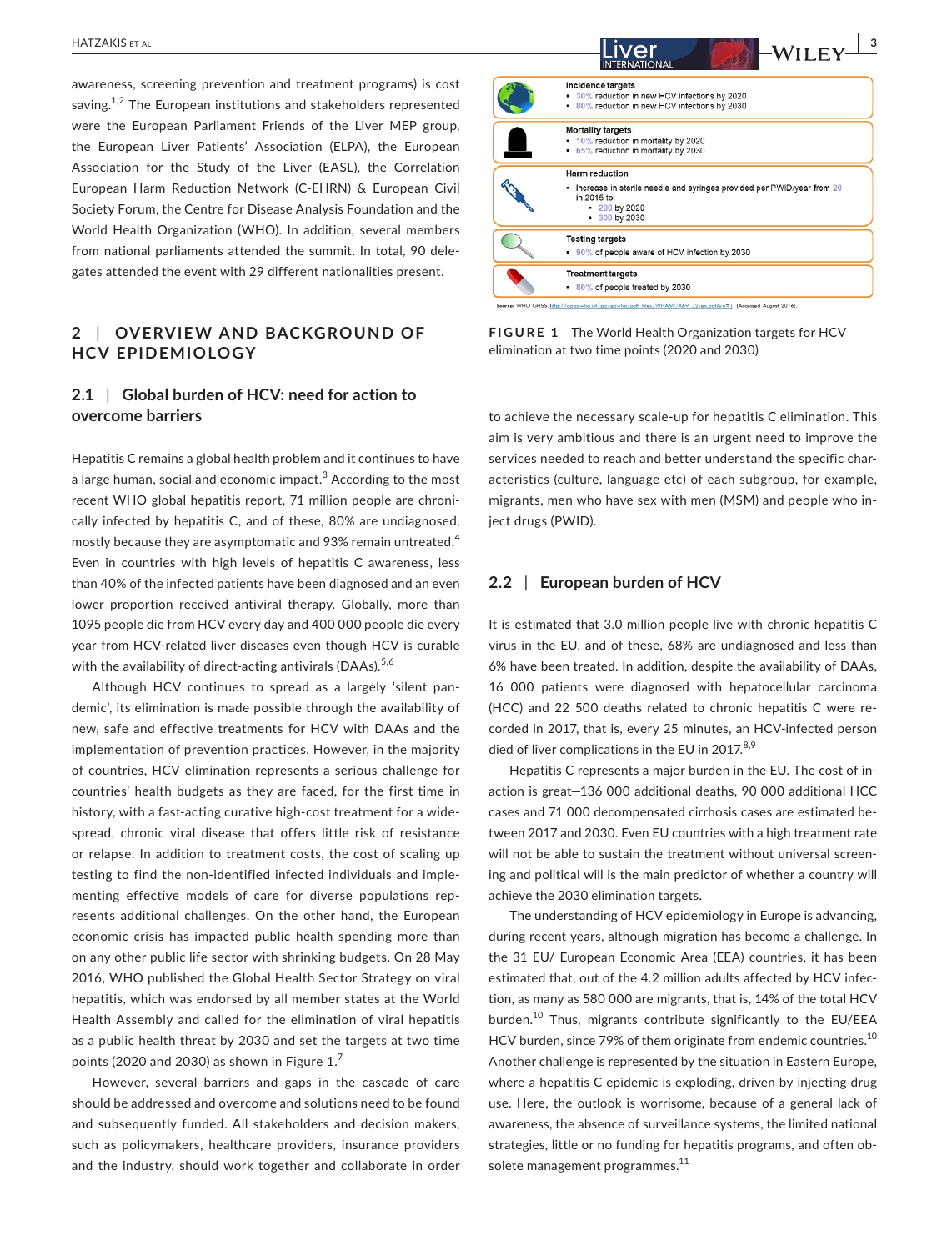# **2.3** | **Elimination of HCV in Europe: need for collaboration**

Key organizations and associations should collaborate for hepatitis C elimination in Europe by 2030. In this context, the EASL has organized several projects, such as HEPAHEALTH, aiming to better describe the incidence, prevalence and mortality of viral hepatitis across Europe.<sup>12</sup> On the other hand, Friends of the Liver Member of the European Parliament (MEP) Group work to put hepatitis C as an urgent health priority at European and national levels promoting policy action and educational programs to increase screening, diagnosis and eliminate stigmatization.13 Correlation—European Harm Reduction Network trains community members and harm reduction workers and informs policymaker to increase access to testing and care.<sup>14</sup> Finally, ELPA has taken action and launched the Hep-CORE Study—which monitors the implementation of hepatitis B and C policy recommendations in Europe in an attempt to shed light on national policies on viral hepatitis.<sup>15</sup> In addition, ELPA, in collaboration with the INTEGRATE European Joint Action, launched a pilot campaign 'Spring European Hepatitis-HIV Testing Week 2018' aiming to promote wide-scale testing for hepatitis and HIV and to identify barriers that participants experience when implementing integrated testing in different settings across Europe.<sup>16,17</sup>

# **3 | BURDEN OF DISEASE AND PATHWAYS OF ELIMINATION**

# **3.1** | **What is the state of play of HCV elimination in the EU?**

Currently, few countries in Europe (France, Georgia, Iceland, Italy, Netherlands, Spain, Switzerland and UK) are on track for HCV elimination by 2030.<sup>6,8</sup> Fortunately, the actual number of treated patients with hepatitis C has increased over the last few years since DAAs have become available. At this rate, the EU only needs to diagnose 160 000 (from today's 90 000) and treat 180 000 (from 160 000 today) annually to reach the 2030 WHO elimination target (Figure 2). $6,8$  However, the number of people that need to be screened (each year) will have to significantly increase in order to find the remaining undiagnosed individuals: from 5 million people currently screened to 40 million people in 2028 (Figure 2). In addition, in many European countries the initial increase in the treated patients after the implementation of DAAs was followed—or are expected to be followed—by a decline of treated patients (Figure 3). $6,8$  In order to achieve the 2030 elimination targets seven requirements are needed: (a) financing of the national elimination program, (b) implementation of harm reduction programs, (c) expand capacity beyond specialists, (d) remove treatment restrictions, (e) implement monitoring and evaluation, (f) implement awareness and national screening programs and (g) implement national linkage to care program.

## **3.2** | **Eliminating hepatitis C: the impact of the micro-elimination approach**

The WHO targets for HCV elimination are challenging, costly and complex. However, the continuum of viral hepatitis services and the retention cascade need simplification similar to those of HIV infection. In addition, it should be recognized that the elimination of hepatitis C is still a daunting task for health systems. However, an idea is to break down this cost by subgroup or population, by year, or region, for example. In fact, formidable obstacles to reaching HCV elimination can best be overcome through a micro-elimination approach, which entails pursuing elimination goals in specific populations. Microelimination is less daunting, less complex and less costly than full-scale, country-level initiatives to eliminate HCV, and it can build momentum by producing small victories that inspire more ambitious efforts. The micro-elimination approach encourages stakeholders who are most knowledgeable about specific populations to engage with each other and also promotes the uptake of new models of care.<sup>18</sup>

A successful micro-elimination approach should meet the following four criteria, although these criteria may need to be adapted to different epidemiological situations and geographical settings: (a) there should be a plan in order to tailor health resources and services







**FIGURE 2** The number of people in the European Union (EU) that need to be screened, diagnosed and treated annually to reach the 2030 World Health Organization (WHO) elimination targets. The EU needs to diagnose 160 000 and treat 180 000 annually to reach the 2030 WHO elimination targets. The number of people that need to be screened (each year) will have to increase to find the remaining undiagnosed individuals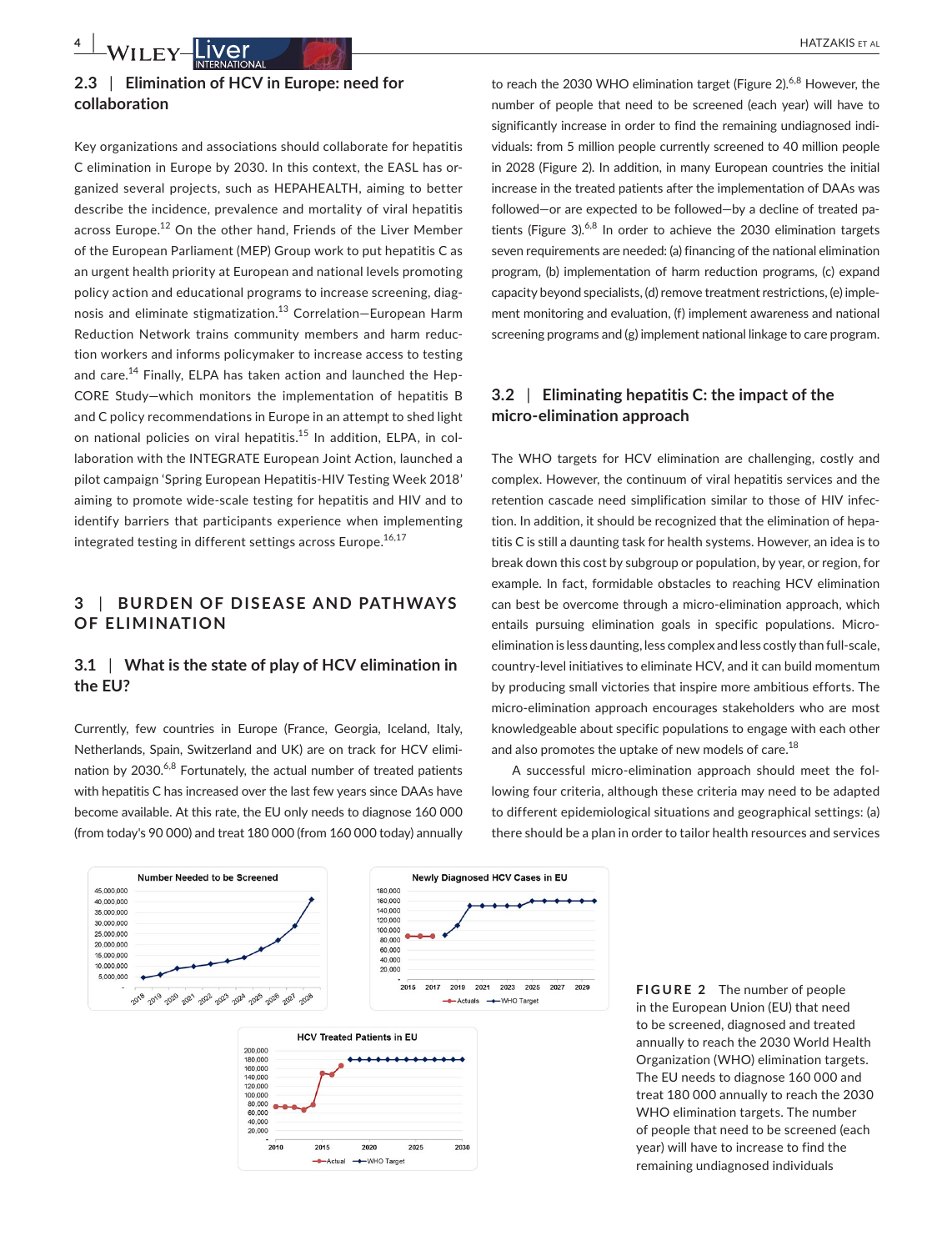**FIGURE 3** In many European countries the initial increase in the treated patients after the implementation of direct-acting antivirals (DAAs) was followed by a decline of treated patients indicating that it is difficult to continue to treat the same number of patients



with the aim of overcoming known barriers and achieving the high levels of HCV diagnosis and treatment rates in one or more clearly defined populations of interest within a specified timeframe, which can be faster than in the general population, (b) the plan sets forth achievable annual targets, basing these on mathematical modelling when relevant to determine the levels of diagnosis and treatment required to progress to the plan's ultimate elimination targets, (c) the plan is developed and implemented through a multi-stakeholder process, with essential participants including government officials, health service providers, civil society and community representatives and d) progress and outcomes need to be monitored and publicly reported using indicators selected at the outset of the process.<sup>19</sup>

Hepatitis C virus micro-elimination can be feasible in certain populations in the short-to-medium term such as patients with decompensated cirrhosis, veterans/military personnel, patients with haemophilia, transplant patients, HIV/HCV co-infected patients and subgroups of PWID and prisoners. However, candidate populations can be expected to vary greatly in different countries and subnational areas.<sup>20</sup> Some of these populations are more challenging than others, but HCV elimination can be facilitated by employing a people-centred health system approach with all key stakeholders engaged, including policymakers, academics, healthcare providers, civil society and industry.

## **3.3** | **Progress report towards elimination by 2030 globally and in Europe**

The WHO Global Health Sector Strategy on viral hepatitis, 2016- 2021 includes three organizing frameworks: universal health coverage (UHC), continuum of health services and the public health approach. $^{21}$  To reinforce the commitment of the global goal, members of the EU have endorsed the first European action plan in September  $2016$ <sup>21</sup> Based on this plan, several regional essential targets should be reached by 2020 regarding prevention, and particularly, testing and treatment. It is encouraging that the number of European countries with national plans increased from 13 in 2013 to 22 in 2017.<sup>21</sup> However, several challenges remain especially in lowand middle-income countries, since there is a lack of global donors and commitment in many countries, data are patchy and monitoring systems are nascent, most people living with hepatitis are still undiagnosed, treatment access is limited by regulatory barriers and high prices, particularly for newer antiviral drugs.

## **3.4** | **Cost of HCV elimination: Direct medical cost, patients reported outcomes and productivity loss**

Several studies have shown that patient-reported outcomes (PROs) and work productivity (WP), both important components of comprehensive outcomes assessment, are impaired in HCV-infected patients.<sup>22</sup> PROs are important surrogate markers of patient experience, and their impairment, especially in the domains of physical functioning and mental health, is the result of the virus replicating itself. Regarding WP, HCV appears to affect absenteeism from work leading to a substantial economic burden to employers. $^{23}$  As a result, although in 2011 the total direct cost of HCV-related liver disease had been estimated at USD 6.5 billion in the USA (projected to peak at 9.1 billion in 2014), the indirect economic burden of WP loss in the USA has been estimated to be approximately USD 7.1 billion per year and EUR 2.6 billion per year in five major European countries (France, Germany, Italy, Spain and UK).<sup>22,24</sup> Importantly, PROs and WP are improved during treatment with antiviral therapy with DAAs, and this improvement is sustainable and durable after successful antiviral therapy with DAAs leading to clinical, PRO and economic gains.<sup>25</sup>

# **3.5** | **Cost of screening**

Many patients have advance clinical stage of liver disease with or without severe complications at the time of diagnosis. For example,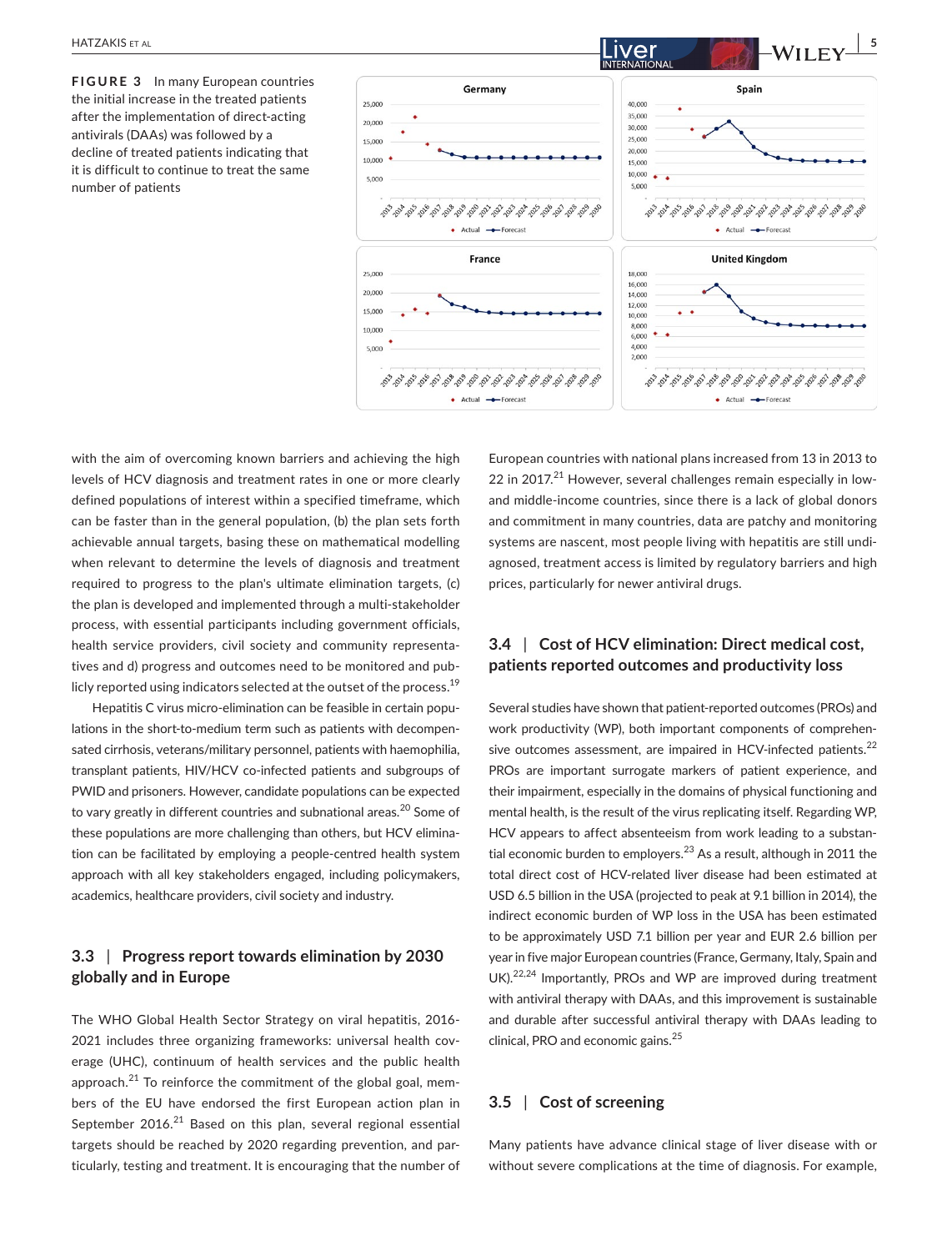in France, 12% of patients had cirrhosis and/or hepatocellular carcinoma at the time of referral at hepatology centres.<sup>26</sup>

Hepatitis C virus screening guidelines still target only people at high risk of infection, but this approach requires reconsideration in the light of treatment with DAAs. In addition, the later can be used as a means of prevention, particularly in high-risk populations, such as MSM and PWIDs. For example, DAA treatment can reverse the HCV epidemic over the next 10 years amongst MSM in the UK, particularly for those with recent HCV diagnosis.<sup>27</sup> Similarly, in France and Scotland, treatment with DAAs may have a great impact reducing the prevalence of HCV infection and liver-related morbidity in PWIDs.28,29

Although there is great heterogeneity across European countries, the need to improve HCV screening is widespread (eg in France 100 000 people have chronic hepatitis C and half of them were undiagnosed by 2018). Interestingly, according to five different mathematical models regarding effectiveness, cost and cost-effectiveness in France, showing that universal (100%) screening coverage plus treatment initiation regardless of fibrosis stage (ie from fibrosis F0) can reduce the prevalence of HCV by 94% after 1 year, compared to 40% reduction with 50% screening coverage plus treatment initiation regardless of fibrosis stage. The latter model can reduce the incidence of HCV cirrhosis by 30% (or by 73% with 100% screening coverage) after 10 years. In addition, the model of universal (100%) screening coverage plus treatment initiation regardless of fibrosis stage seems to be cost-effective (31,100 €/QALY), in contrast with when treatment is given only to those with fibrosis ≥F2.<sup>30,31</sup> Based on these findings, a National Health Strategy was announced in France in 2018 recommending actions in order to strengthen: a) access to hepatitis C treatment for all and b) proximity to screening by rapid diagnostic orientation testing in a combined approach to HIV, HBV and HCV) prevention through innovative 'go-to-go' actions to reach priority and bring audiences into the health system.

#### **3.6** | **Is hepatitis C elimination cost saving?**

While HCV treatment may be cost saving, but still hepatitis C elimination programme may not be cost saving if the cost of diagnosing



**FIGURE 4** Cost of hepatitis C virus Elimination vs Status Quo in the UK over the next 20 years. In the elimination scenario an initial investment is needed, but then a significant reduction in the cost is expected

HCV cases is high. Globally, treatment with DAAs can reduce the burden of HCV-associated disease by 50%-70% between 2015 and 2050; liver-related deaths (from 767 000 without treatment to 317 000); hepatocellular carcinoma (from 407 000 without treatment to 154 000); and liver transplants (from 63 000 without treatment to 31 000). 32, 33

Data from the UK have shown that in an elimination scenario, compared to the current status quo, an initial investment is needed, but then a significant reduction in the cost is expected over the next few years (Figure 4). Thus, it is estimated that the total cost (natural history, diagnosis and treatment) over the next 20 years is about 11.7 billion dollars with current status quo, compared to 10 billion dollars with elimination scenario (ie saving 1.7 billion dollars) (Figure 5). $^{31}$  Resources spent on HCV elimination provide good value for money and will result in cost savings. Thus, HCV elimination is feasible and will save lives.

Interestingly, the WHO has developed an online cost-effectiveness tool, Hep C Calculator (<http://www.hepccalculator.org/>), for estimation of cost-effectiveness of hepatitis C treatment in 28 countries. The tool also estimates how long will it take for treatment to become cost-effective/saving based on country-specific data.



**FIGURE 5** Total cost of hepatitis C Elimination vs Status Quo in the UK. With elimination scenario, saving 1.7 billion dollars is estimated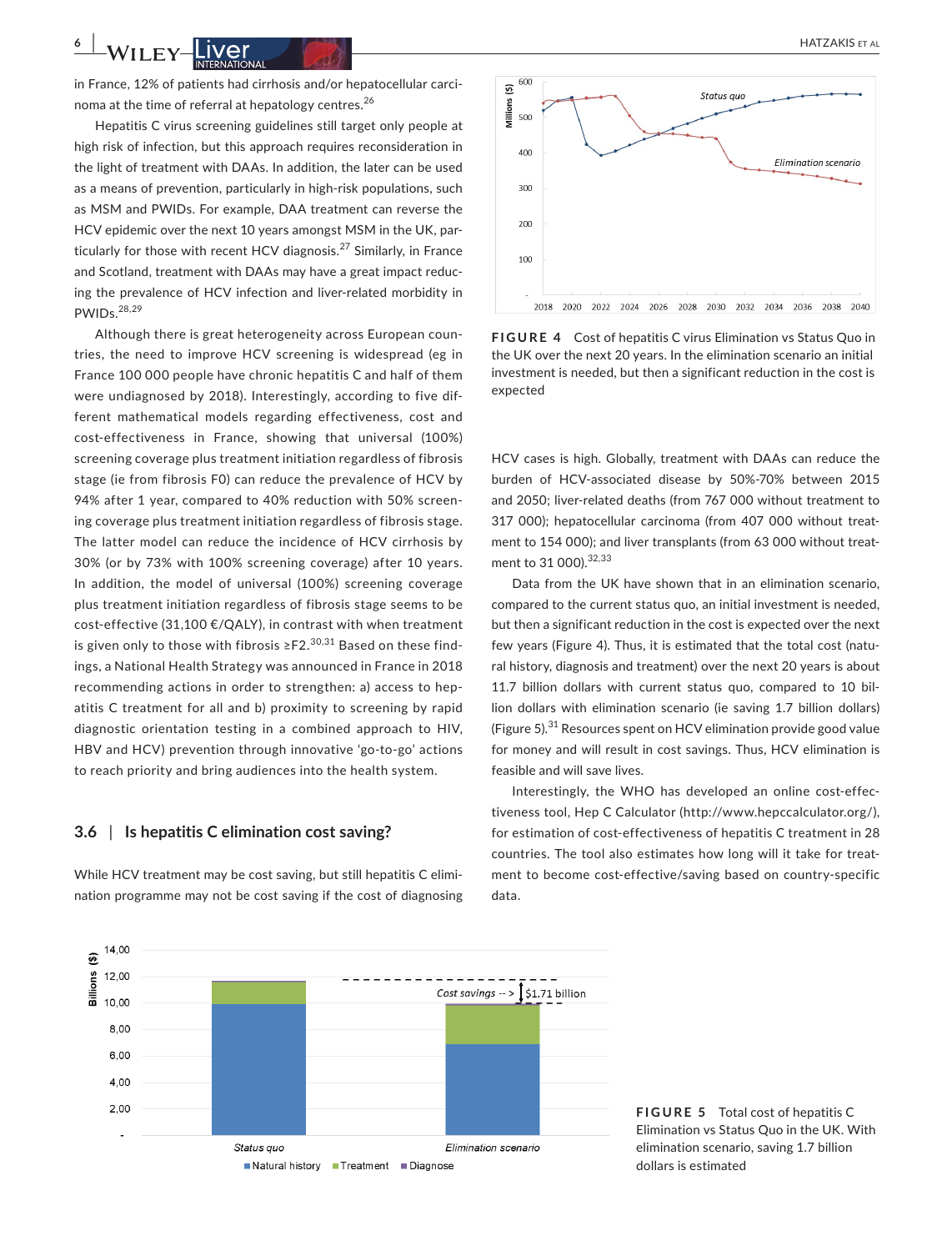## **4** | **INNOVATIVE FINANCING**

Elimination of HCV requires strong collaboration between stakeholders. The plan for HCV elimination should be achievable, sustainable and follow the WHO time frame. $34$  There is general consensus that one of the crucial factors to achieving this goal is adequate funding for the continuum of care to support the HCV elimination initiative. Financing remains a major barrier and making the treatment affordable is still a major challenge for many European countries.

#### **4.1** | **Innovative financing for HCV elimination**

New sources of funding will be required for countries to launch, accelerate and sustain public health responses to eliminate viral hepatitis. These resources will need to be substantial to meet elimination targets. It is true that for HCV elimination, investment is needed over a long period of time (eg, providing antiviral treatment until 2030), but since HCV is a slow progressive disease, the return on investment will accrue after a long time. Through bond finance, not only can governments release money for public spending, but the maturity period can be adjusted to the timeframe in which the investment produces the desired social/economic benefit. One option could be commercial bonds, which are widely used in the public sector for funding infrastructure projects, while vaccine bonds were developed by the International Finance Facility for Immunization (IFFIm).<sup>36</sup> Another option could be social impact bonds, that is, a contract with the public sector in which a commitment is made to pay for improved social outcomes that result in public sector savings (eg, social bond for rehabilitation of incarcerated people and to reduce recidivism).<sup>35</sup> Based on these experiences, it was suggested at the Summit that the establishment of an 'HCV bond' could be an effective and realistic option to finance hepatitis C elimination providing a good return on investment (the more we treat, the more lives saved and more economic savings) (Figure 6).

As George Papandreou, President of the Socialist International, and former Prime Minister of Greece and keynote speaker at the 2nd EU HCV Policy summit mentioned, some European countries



**FIGURE 6** An 'HCV bond' could be an effective to finance hepatitis C elimination since after few years the marginal cost is negative resulting in cost saving

have already important experience in creating social bonds and similar financing tools. Other countries may prefer to explore opportunities through cooperation with the European Financial Institutions such as the European Investment Bank. Thus, the EU Commission could prepare the legislative actions, to convincingly motivate the European Investment Bank and other European financial institutions to take this ambitious yet totally realistic project on board.<sup>37</sup>

## **4.2** | **Financing of viral hepatitis elimination in low- and middle-Income countries**

Although hepatitis elimination has a positive return on investment the main problem is the need for upfront investment. An alternative approach could be based on patients who are willing to pay for healthcare expenses (eg in many of the lower middle-income countries, a high proportion of patients of all treatments are currently in the private market) providing that the costs are kept below the catastrophic healthcare expenditure level, while some portion of the population will not be able to pay for their healthcare. This model can be supported by suppliers who are willing to provide price concessions if large volumes are guaranteed, as well as banks and donors who are willing to provide catalytic financing if they have assurances that they can get their investment back at the end of the programme.<sup>38</sup>

The new model would foresee the use of loans instead of donations to support the hepatitis elimination programs. Thus, although the old model based on donations (donations from the few pay for the needs of the many, including for those who could afford some payment), in the proposed new model, patients fund their treatment (small loan from investor, plus funds from many patients, pay for diagnostics and treatment for all, plus repayment to investor).

Nevertheless, since the cost of treatment is an important issue, a holistic approach is needed, including: (a) pooled procurement of licensed generic DAAs and quality-assured diagnostic tests at volume discount; (b) negotiations for waiving of import duties, taxes and pharmacy markups, to keep prices affordable and (c) enforcement of negotiations with the pharmaceutical industry and producers of diagnostic tools using digital voucher technology, eliminating cash transactions and opportunistic pricing.

## **5** | **CHALLENGES AND OPPORTUNITIES**

The economic crisis has led to cuts in funding for harm reduction in many countries. Thus, there is a need to move towards a single-visit hepatitis C diagnosis, instead of the five visits of the interferon era, in order to decrease the time of diagnosis (from 4-6 weeks or more to no delay) and the rates of lost follow-up. The new treatment options give this opportunity, since hospital attendance requirements are evidenced barriers particularly for marginalized populations. In this direction, more efforts are needed to increase screening in risk groups and build capacity for treatment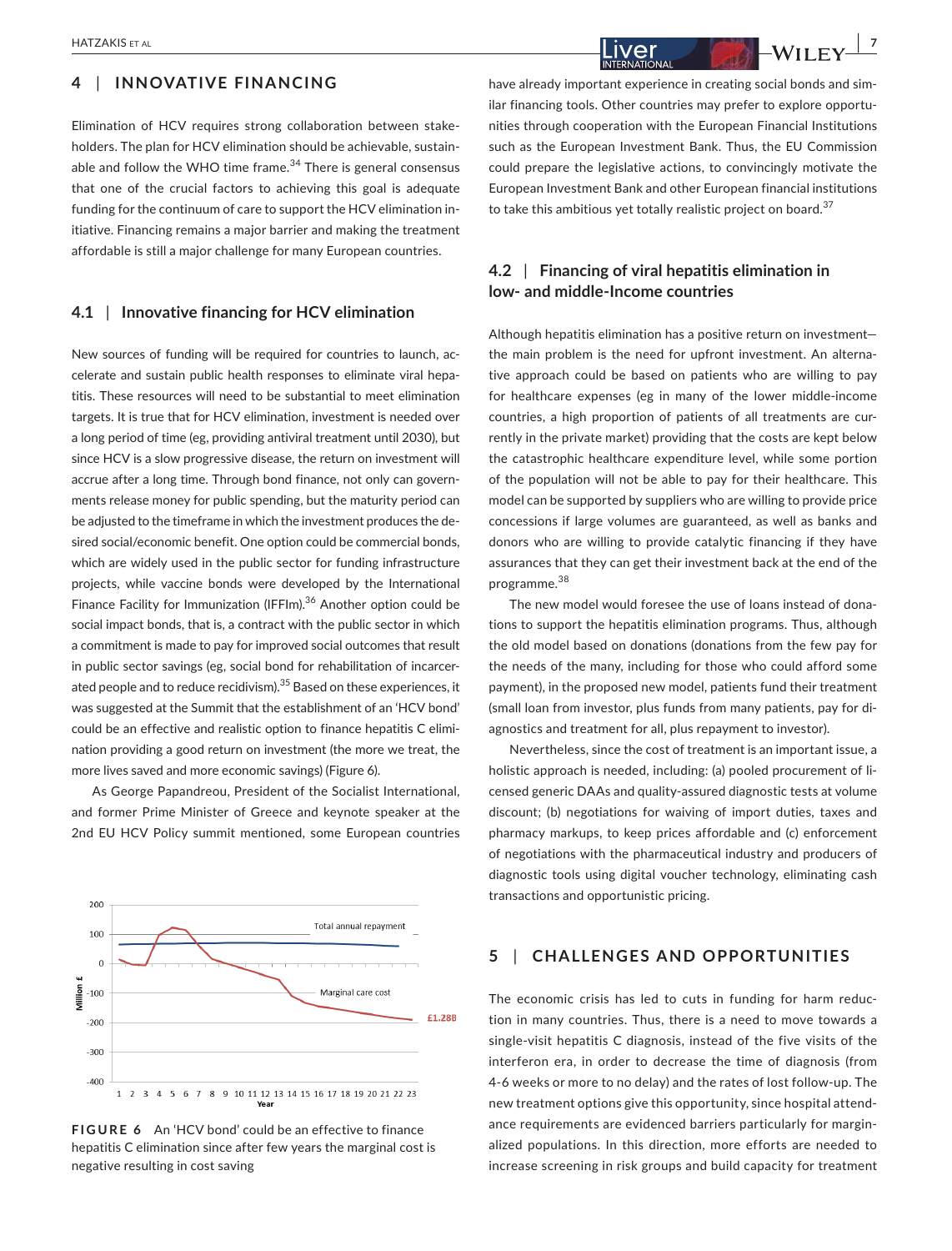as well as to raise awareness of viral hepatitis amongst the general population and general practitioners, and to improve the diagnosis of HCV in primary care settings providing sustainable, affordable, universal access to the tools for elimination. Political leadership may play an important role in delivering the message of hepatitis C elimination at the political level by keeping hepatitis C high on the political and media agendas.<sup>39</sup> It is important to build on support of the European Parliament and to influence the agenda of the next European Commission and the governments of EU Council Presidencies during the transition in 2019-2020 aimed to improve diagnosis and access to treatment amongst defined key groups, such as PWID.<sup>16</sup>

The Correlation European Harm Reduction Network, focused on hepatitis C since 2014, provides models to improve access and quality of health and social services for marginalized groups and more than 220 partners in all European countries participate.<sup>39</sup> Finally, an organized network of Parliamentarians is needed, in order to increase their involvement in international-multilateral workgroups and decision processes aiming to reboot the political awareness and action towards the elimination of hepatitis  $C<sup>40</sup>$ 

# **6** | **CONCLUSIONS**

The Call to Action of the 2nd EU HCV Policy Summit recommends that countries have a comprehensive, costed hepatitis C elimination strategy in place to determine their country-level disease and economic burden of HCV by measuring direct and indirect socio-economic costs to improve the response towards HCV elimination and to develop country and population-specific models, to estimate lifetime costs, quality-adjusted life expectancy, and incremental cost-effectiveness ratios of different screening and treatment strategies in comparison with no action. These are necessary to hepatitis elimination programs as hepatitis investment cases.

Innovative financing tools include social impact bonds, with the aim to raise upfront funds for launching new social services and financing prevention services, including harm reduction, contributing to HCV elimination in a sustainable way.

The European Union should recognize the need to engage in HCV elimination by establishing a clear political roadmap and call for European financial institutions to raise public and/or private funding and use elimination programs as development and health systems strengthening tools, encourage and engage all the stakeholders, including the European Union, to collaborate in the development of innovative financing tools.

#### **ACKNOWLEDGEMENT**

David Tordrup, WHO Collaborating Centre for Pharmaceutical Policy and Regulation University of Utrecht, Netherlands. The authors thank Ann Fox for her valuable contribution towards the success of the conference. The financial support of Gilead Sciences, Abbvie and Merck Sharp & Dohme is gratefully acknowledged

#### **CONFLICT OF INTEREST**

- 1. Angelos Hatzakis has received research grants from AbbVie, Gilead and MSD, unrestricted grants from AbbVie, BMS, Gilead, MSD and Novartis, has served as an advisor/lecturer for BMS, Gilead, MSD, AbbVie and is co-chair of the Hepatitis B and C Public Policy Association supported by AbbVie, BMS, Gilead, MSD.
- 2. Jeffrey V. Lazarus has received grants from AbbVie, Gilead Sciences and MSD outside of the submitted work.
- 3. Evangelos Cholongitas has served as a speaker, a consultant and an advisory board member for Abbvie, Astellas, Bristol-Myers Squibb, Gilead, Merck Sharp & Dohme and Novartis, and he has received research funding from Gilead.
- 4. Ricardo Baptista-Leite has nothing to declare.
- 5. Charles Boucher has received research grants ViiV, Merck, Gilead; Speaker fee Gilead, ViiV; Research grant Gilead sciences and coowner Virology Education.
- 6. Cristian-Silviu Busoi has nothing to declare.
- 7. Sylvie Deuffic-Burban has received grants from ARHEL (2015- 2016) and MSD (2017); has served on advisory boards for Abbvie (2015), BMS (2015), Gilead (2015) and MSD (2016-2017); and reports lecture fees for Abbvie (2018), BMS (2015) and Gilead (2017), outside the submitted work.
- 8. Jagpreet Chhatwal has received research grants and personal fee from Gilead and Merck outside the submitted work.
- 9. Gamal Esmat has nothing to declare.
- 10.Sharon Hutchinson has received honoraria for presenting at a conference sponsored by Gilead.
- 11.Minerva -Melpomeni Malliori has nothing to declare.
- 12.Mojca Maticic has nothing to declare.
- 13.Antons Mozalevskis has nothing to declare.
- 14.Francesco Negro has received research grant funding from Gilead, and is Advisor/Consultant for Gilead, Merck and AbbVie.
- 15.George A. Papandreou has nothing to declare.
- 16.George V. Papatheodoridis has served as advisor/lecturer for Abbvie, Bristol-Myers Squibb, Dicerna, Gilead, GlaxoSmithKline, Ipsen, Janssen, Merck Sharp & Dohme, Novartis, Roche, Spring Bank; research grants Abbvie, Bristol- Myers Squibb, Gilead, Janssen, Roche.
- 17. Markus Peck-Radosavljevic has received grants from Gilead and MSD, honoraria for consulting/lectures from AbbVie, Boehringer Ingelheim, Bristol-Myers Squibb, Gilead, Janssen and MSD.
- 18.Homie Razavi has received grants from CDC Foundation, John Martin Foundation, ASTHO, Zeshan Foundation, and other Private donors. In addition, his organization has received funding from Gilead Sciences, AbbVie, Intercept Pharma, and Vaccine Impact Modeling Consortium. He is the managing director of Center for Disease Analysis and Center for Disease Analysis Foundation.
- 19. Tatjana Reic has nothing to declare.
- 20.Eberhard Schatz as C-EHRN receives funding for HCV-related work by GILEAD Science and Abbvie.
- 21.Nurdan Tozun has nothing to declare.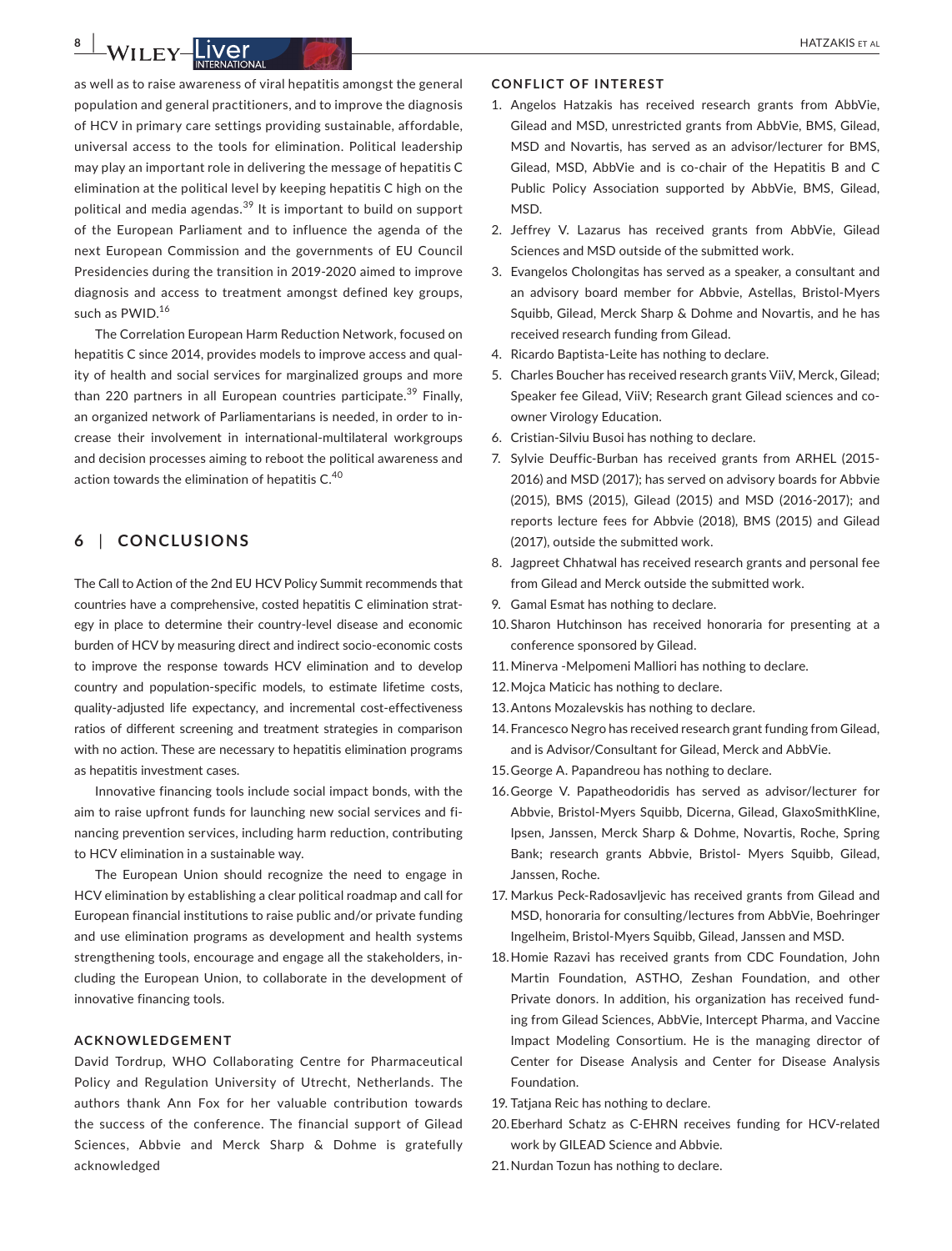- 22.Zobair Younossi received consulting fees or funds for research support from Allergan, Bristol-Myers Squibb, Gilead Sciences, Intercept, Novartis, Novo Nordisk and Shionogi.
- 23.Michael P. Manns has been principal investigator and he has received grants/advisor/lecturer/travel support from Abbvie, Bristol-Myers Squibb, Gilead, Janssen, Merck Sharp & Dohme.

#### **ORCID**

*Jeffrey V. Lazaru[s](https://orcid.org/0000-0001-9618-2299)* <https://orcid.org/0000-0001-9618-2299> *Evangelos Cholo[ngita](https://orcid.org/0000-0003-4046-4806)s* <https://orcid.org/0000-0002-3645-582X> *Francesco Negro* <https://orcid.org/0000-0003-4046-4806> *George V. Papatheodoridis* [https://orcid.](https://orcid.org/0000-0002-3518-4060) [org/0000-0002-3518-4060](https://orcid.org/0000-0002-3518-4060)

*Markus Peck-Radosavljevic* [https://orcid.](https://orcid.org/0000-0002-0597-2728)

[org/0000-0002-0597-2728](https://orcid.org/0000-0002-0597-2728)

*Homie Razavi* <https://orcid.org/0000-0002-2658-6930> *Zobair Younossi* <https://orcid.org/0000-0001-9313-577X>

#### **REFERENCES**

- 1. Manns MP. Presentation at 2nd European Union (EU) HCV Policy summit 2018.
- 2. Hatzakis A. Presentation at 2nd European Union (EU) HCV Policy summit 2018.
- 3. Cooke GS, Andrieux-Meyer I, Applegate TL, et al. Accelerating the elimination of viral hepatitis: a Lancet Gastroenterology & Hepatology Commission. *Lancet Gastroenterol Hepatol*. 2019;4(2):135-184.
- 4. WHO Global hepatitis report, 2017. [http://apps.who.int/iris/bitst](http://apps.who.int/iris/bitstream/10665/255017/1/WHO-HIV-2017.06-eng.pdf) [ream/10665/255017/1/WHO-HIV-2017.06-eng.pdf](http://apps.who.int/iris/bitstream/10665/255017/1/WHO-HIV-2017.06-eng.pdf) Accessed October 2, 2019.
- 5. Maticic M. Presentation at 2nd European Union (EU) HCV Policy summit 2018.
- 6. Polaris Observatory. <http://www.polarisobservatory.com/> Accessed October 2, 2019.
- 7. WHO GHSS. [http://apps.who.int/gb/ebwha/pdf\\_files/WHA69/](http://apps.who.int/gb/ebwha/pdf_files/WHA69/A69_32-en.pdf?ua=1) [A69\\_32-en.pdf?ua=1](http://apps.who.int/gb/ebwha/pdf_files/WHA69/A69_32-en.pdf?ua=1) Accessed October 2, 2019.
- 8. Razavi H. HCV Elimination in Europe: Burden Pathways and Cost. Presentation at European Union (EU) HCV Policy summit. 2018.
- 9. Polaris Observatory. <http://cdafound.org/polaris/>Accessed October 2, 2019.
- 10. Falla AM, Ahmad AA, Duffell E, Noori T, Veldhuijzen IK. Estimating the scale of chronic hepatitis C virus infection in the EU/EEA: a focus on migrants from anti-HCV endemic countries. *BMC Infect Dis*. 2018;18(1):42.
- 11. Maistat L, Kravchenko N, Reddy A. Hepatitis C in Eastern Europe and Central Asia: a survey of epidemiology, treatment access and civil society activity in eleven countries. *Hepatol Med Policy*. 2017;13(2):9.
- 12. Pimpin L, Cortez-Pinto H, Negro F, et al. Burden of liver disease in Europe: epidemiology and analysis of risk factors to identify prevention policies. *J Hepatol*. 2018;69(3):718-735.
- 13. Buşoi SC. Presentation at 2nd European Union (EU) HCV Policy summit 2018.
- 14. Kalamitsis G, Matsioula K, Schatz E. Hepatitis C Testing in the. Community, C-EHRN, 2018.
- 15. Lazarus JV, Stumo SR, Harris M, et al. Hep-CORE: a cross-sectional study of the viral hepatitis policy environment reported by patient groups in 25 European countries in 2016 and 2017. *J Int AIDS Soc*. 2018;21(Suppl 2):e25052.
- 16. Reic T. Presentation at 2nd European Union (EU) HCV Policy summit 2018.
- 17. European Testing Week. 2018. [http://www.euro.who.int/en/me](http://www.euro.who.int/en/media-centre/events/events/2018/11/european-testing-week-2018)[dia-centre/events/events/2018/11/european-testing-week-2018](http://www.euro.who.int/en/media-centre/events/events/2018/11/european-testing-week-2018)  Accessed October 2, 2019.
- 18. Lazarus JV. Presentation at 2nd European Union (EU) HCV Policy summit 2018.
- 19. Lazarus J, Safreed-Harmon K, Thursz M, et al. The micro-elimination approach to eliminating hepatitis C: strategic and operational considerations. *Semin Liver Dis*. 2018;38(3):181-192.
- 20. Lazarus JV, Wiktor SZ, Colombo M, Thursz M. Microelimination–a path to global elimination of hepatitis C. *J Hepatol*. 2017;67(4):665-666.
- 21. Antons Mozalevskis. Presentation at 2nd European Union (EU) HCV Policy summit 2018.
- 22. Younossi ZM. Presentation at 2nd European Union (EU) HCV Policy summit 2018.
- 23. Younossi ZM, Birerdinc A, Henry L. Hepatitis C infection: a multi-faceted systemic disease with clinical, patient reported and economic consequences. *J Hepatol*. 2016;65(1 Suppl):S109-S119.
- 24. Razavi H, Elkhoury AC, Elbasha E, et al. Chronic hepatitis C virus (HCV) disease burden and cost in the United States. *Hepatology*. 2013;57(6):2164-2170.
- 25. Younossi Z, Papatheodoridis G, Cacoub P, et al. The comprehensive outcomes of hepatitis C virus infection: a multi-faceted chronic disease. *J Viral Hepat*. 2018;25(Suppl 3):6-14.
- 26. Brouard C, Le Strat Y, Larsen C, Jauffret-Roustide M, Lot F, Pillonel J. The undiagnosed chronically-infected HCV population in France. Implications for expanded testing recommendations in 2014. *PLoS ONE*. 2015;10(5):e0126920.
- 27. Martin NK, Thornton A, Hickman M, et al. Can hepatitis C virus (HCV) direct-acting antiviral treatment as prevention reverse the HCV epidemic among men who have sex with men in the United Kingdom? Epidemiological and modeling insights. *Clin Infect Dis*. 2016;62(9):1072-1080.
- 28. Cousien A, Tran VC, Deuffic-Burban S, Jauffret-Roustide M, Dhersin JS, Yazdanpanah Y. Hepatitis C treatment as prevention of viral transmission and liver-related morbidity in persons who inject drugs. *Hepatology*. 2016;63(4):1090-1101.
- 29. Innes H, Goldberg D, Dillon J, Hutchinson SJ. Strategies for the treatment of Hepatitis C in an era of interferon-free therapies: what public health outcomes do we value most? *Gut*. 2015;64(11):1800-1809.
- 30. Deuffic-Burban S, Huneau A, Verleene A, et al. Assessing the cost-effectiveness of hepatitis C screening strategies in France. *J Hepatol*. 2018;69(4):785-792.
- 31. Deuffic-Burban. Presentation at 2nd European Union (EU) HCV Policy summit 2018.
- 32. Chhatwal J. Is hepatitis elimination cost saving? Presentation at 2nd European Union (EU) HCV Policy summit 2018.
- 33. Chhatwal J, Wang X, Ayer T, et al. Hepatitis C disease burden in the United States in the era of oral direct-acting antivirals. *Hepatology*. 2016;64(5):1442-2145.
- 34. Peck-Radosavljevic M. Presentation at 2nd European Union (EU) HCV Policy summit 2018.
- 35. Chhatwal J. Innovative financing of HCV Elimination. Presentation at 2nd European Union (EU) HCV Policy summit 2018.
- 36. Crocker-Buque T, Mounier-Jack S. The international finance facility for immunisation: stakeholders' perspectives. *Bull World Health Organ*. 2016;94(9):687-693.
- 37. Papandreou GA. Presentation at 2nd European Union (EU) HCV Policy summit 2018.
- 38. Razavi H. Financing solutions for hepatitis elimination in low and middle income countries. Presentation at 2nd European Union (EU) HCV Policy summit 2018.
- 39. Schatz E. Presentation at 2nd European Union (EU) HCV Policy summit 2018.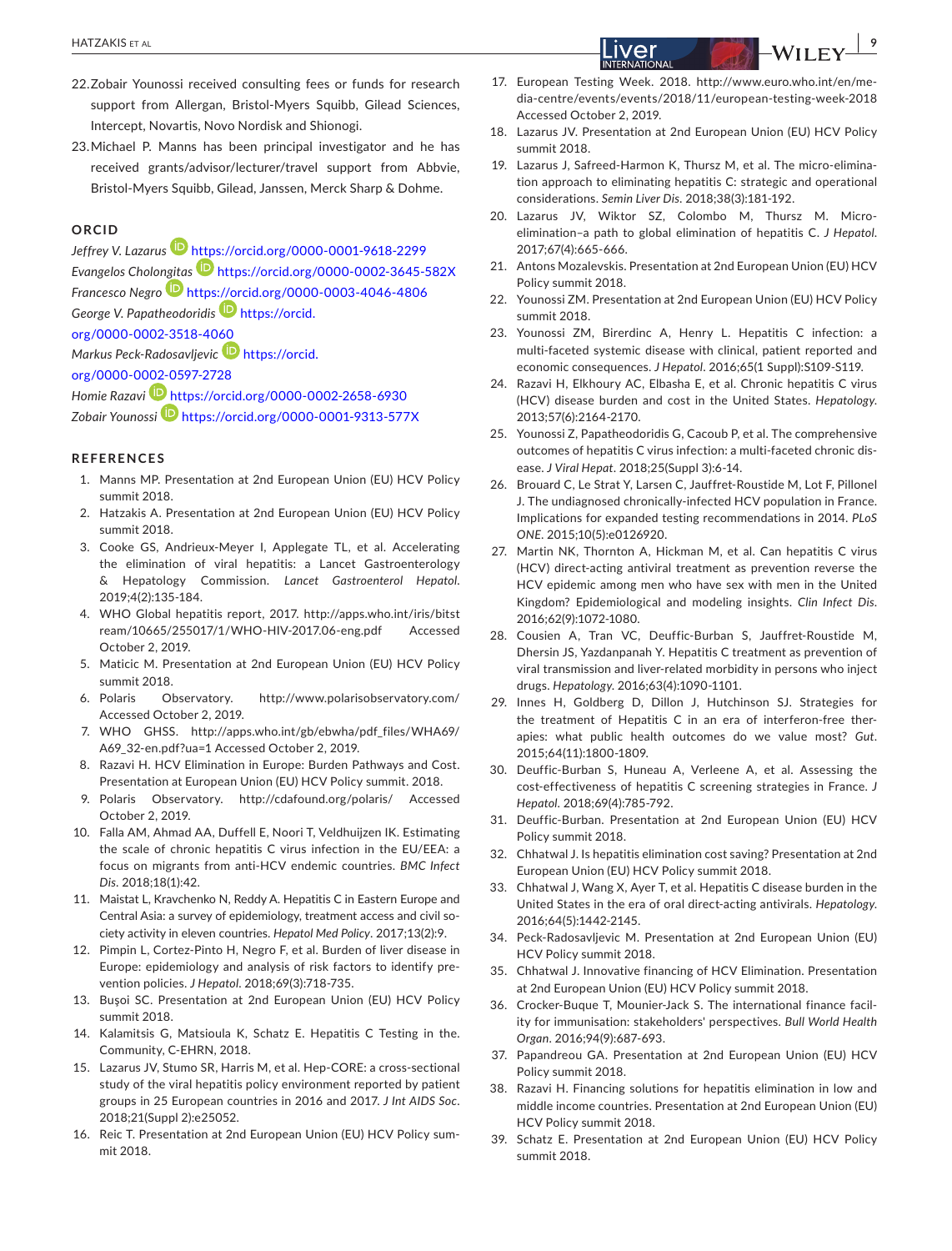40. Baptista-Leite R. Presentation at 2nd European Union (EU) HCV Policy summit 2018.

**How to cite this article:** Hatzakis A, Lazarus JV, Cholongitas E, et al. Securing sustainable funding for viral hepatitis elimination plans. *Liver Int*. 2019;00:1–11. [https://doi.](https://doi.org/10.1111/liv.14282) [org/10.1111/liv.14282](https://doi.org/10.1111/liv.14282)

#### **APPENDIX 1**

Call to Action to 'Secure sustainable funding for viral hepatitis C elimination plans'

The hepatitis C virus (HCV) is a global public health threat with significant morbidity and mortality. Because of its asymptomatic nature, it is also a silent epidemic with an estimated 71 million infected globally, but only 20% diagnosed.

In 2013, the introduction of new, safe and effective treatments for HCV created an opportunity to eliminate the disease. However, in some settings, this development represents a serious challenge for countries' health spending as they are faced, for the first time in history, with a fast-acting curative treatment for a widespread chronic viral disease which offers little risk of resistance or relapse. In addition to treatment costs, the cost of scaling up testing to find the non-identified infected individuals and implementing effective models of care for diverse populations, represent an additional challenge.

Greater efforts are needed to ensure that all elements of cost of HCV elimination, which include surveillance, monitoring, awareness, screening, prevention and treatment programs, are affordable. Preliminary data suggest that the WHO HCV elimination strategy may be cost saving for many countries. That is the savings related to preventing and treating HCV may exceed the cost of HCV elimination, providing good value for money given the high initial spending. Strategic Direction 4 of the WHO Global Health Sector Strategy on Viral Hepatitis 2016-2021 'Financing for sustainability' sets out financing recommendations for a sustainable hepatitis response, outlining actions to raise revenue to pay for viral hepatitis interventions and services, set-up financial risk protection, and improve efficiency in the use of health system resources.

On 17 February 2016, the launch of the HCV Elimination Manifesto 'Our vision for a Hepatitis C-free Europe', provided a starting point for action to make HCV and its elimination in Europe an explicit public health priority. With patients, civil society groups and other relevant stakeholders directly involved in developing and implementing HCV elimination strategies, now is the time to take the next step further and make the HCV elimination affordable.

We, the signatories of the Call to Action 'Secure sustainable funding for hepatitis C elimination plans' are committed to HCV elimination in Europe.

In line with the 2015 United Nations' General Assembly Resolution 'Transforming our world: the 2030 Agenda for Sustainable

Development', in line with the Sustainable Goal 3 Good Health and Well-Being and its Target 3.3 to Fight Communicable Diseases, in line with the 2014 World Health Assembly's Resolution 67.6 on hepatitis, in line with the 2016 HCV Elimination Manifesto, in line with the WHO Global Health Sector Strategy on Viral Hepatitis 2016- 2021 'Towards ending viral hepatitis', and in order to encourage policymakers to fulfil the Strategic Direction 4 of the WHO Global Health Sector Strategy on Viral Hepatitis 2016-2021, and make HCV elimination affordable, we are calling on the European decision makers to:

- 1. Ensure that countries have a comprehensive, costed hepatitis C elimination strategy in place, including a comprehensive monitoring along with the cascade of care in line with the criteria developed by ECDC and WHO Europe
- 2. Determine their country-level disease and economic burden of HCV by measuring direct and indirect socio-economic cost to improve the response towards HCV elimination, paying attention to the close link between HCV and HIV in some populations
- 3. Develop country and population-specific models, as viral hepatitis investment cases, to estimate lifetime costs, quality-adjusted life expectancy, and incremental cost-effectiveness ratios of different screening and treatment strategies with comparison with no action
- 4. Allocate sufficient resources for training and research, developing robust models of care for tackling HCV, and urgently and effectively fulfil Strategic Directions 2, 4 and 5 of the WHO Global Health Sector Strategy
- 5. Recognize the need for the European Union to engage in HCV elimination by establishing a clear political road map and call for European financial institutions to raise public or private funding and use elimination programs as a development tool
- 6. Encourage and engage all the stakeholders to collaborate in the development of innovative financing tools like social impact bonds and others, with the aim of launching new social services and financing prevention services, including harm reduction, contributing to HCV elimination in a sustainable way
- 7. Exchange and implement best practices on funding healthcare and HCV elimination, including via micro-elimination approaches, at the national, regional and local levels to meet the WHO elimination goals by 2030 and preferably much earlier

#### **APPENDIX 2**

Address to the 2nd EU HCV Summit 'Securing sustainable funding for Hepatitis C Virus elimination plans' by George Papandreou, President of Socialist International and former prime minister of Greece.

I am honoured to address the EU HCV Policy Summits organized by the Hepatitis B and C Public Policy Association, for a second time.

I understand that both hepatitis C virus infection and chronic hepatitis C are a public health hazard. Yet new safe and effective treatments can cure chronic hepatitis C. This represents an historical opportunity, not only to cure those infected but also to eliminate this disease globally.